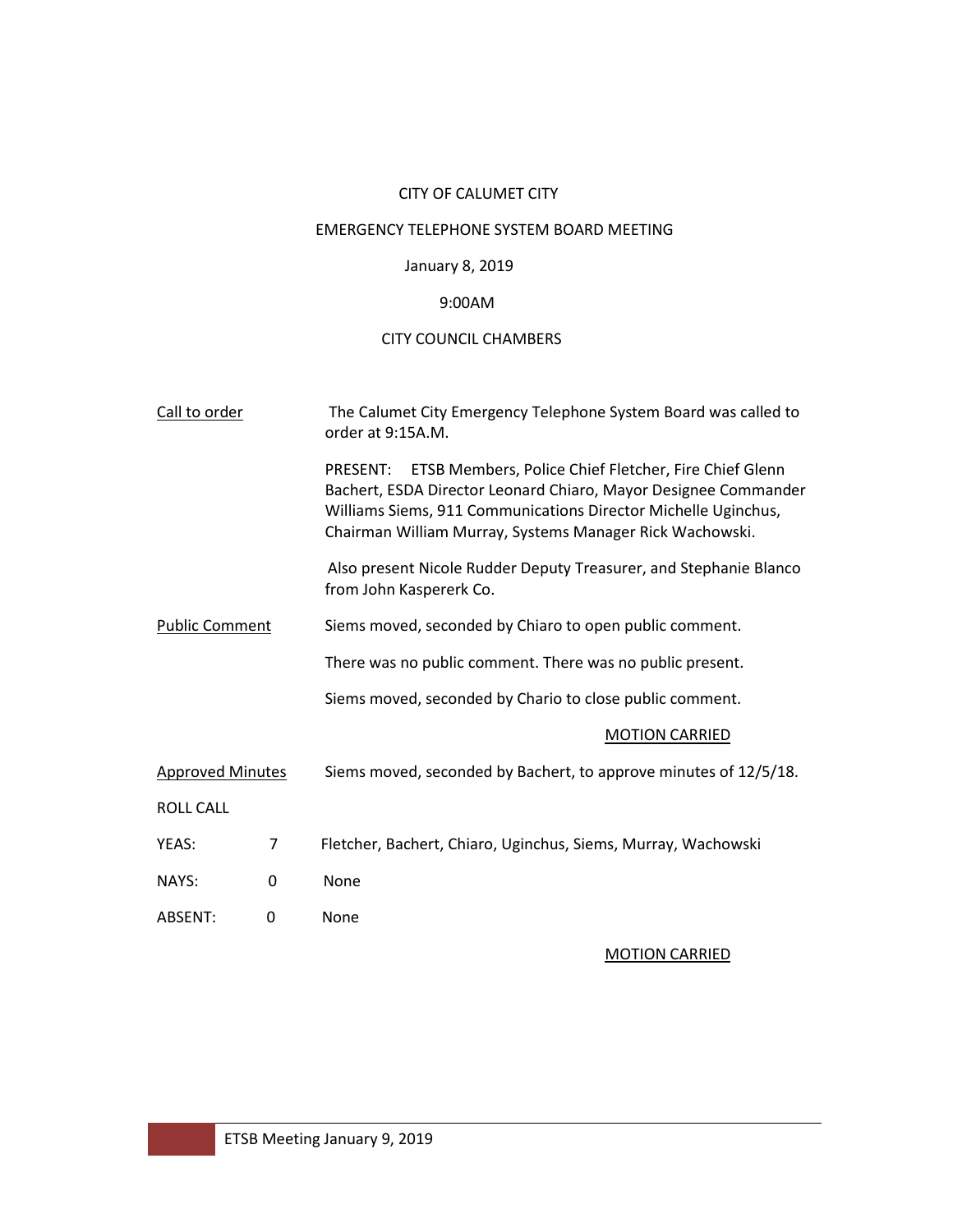## Old Business

Net Motion Renewal (\$12,107.82) Siems moved, Seconded by Chairo to renew Net Motion for one year.

Murray advised for Uginchus to follow up with Jim Lindsey from AT&T to list of log for calls of service calls needed in past.

Uginchus asked if was still going to include Major Crimes Task Force in with our quote for Net Motion. Siems advised he has been in contact with their IT Department and they have the funds set aside to pay from 2018 as well as this year.

ROLL CALL

YEAS: 7 Fletcher, Bachert, Chiaro, Uginchus, Siems, Murray, Wachowski

NAYS: 0 None

ABSENT: 0 None

#### MOTION CARRIED

#### New Business

Spillman separation of invoices.

Wachowski advised needed to go through each module with the amounts. Murray advised to have motion to defer to next meeting so board can go through each module with the amounts.

Siems moved, Chiaro seconded to defer to next ETSB meeting.

ROLL CALL

YEAS: 7 Fletcher, Bachert, Chiaro, Uginchus, Siems. Murray, Wachowski.

NAYS: 0 None

ABSENT: 0 None

### MOTION CARRIED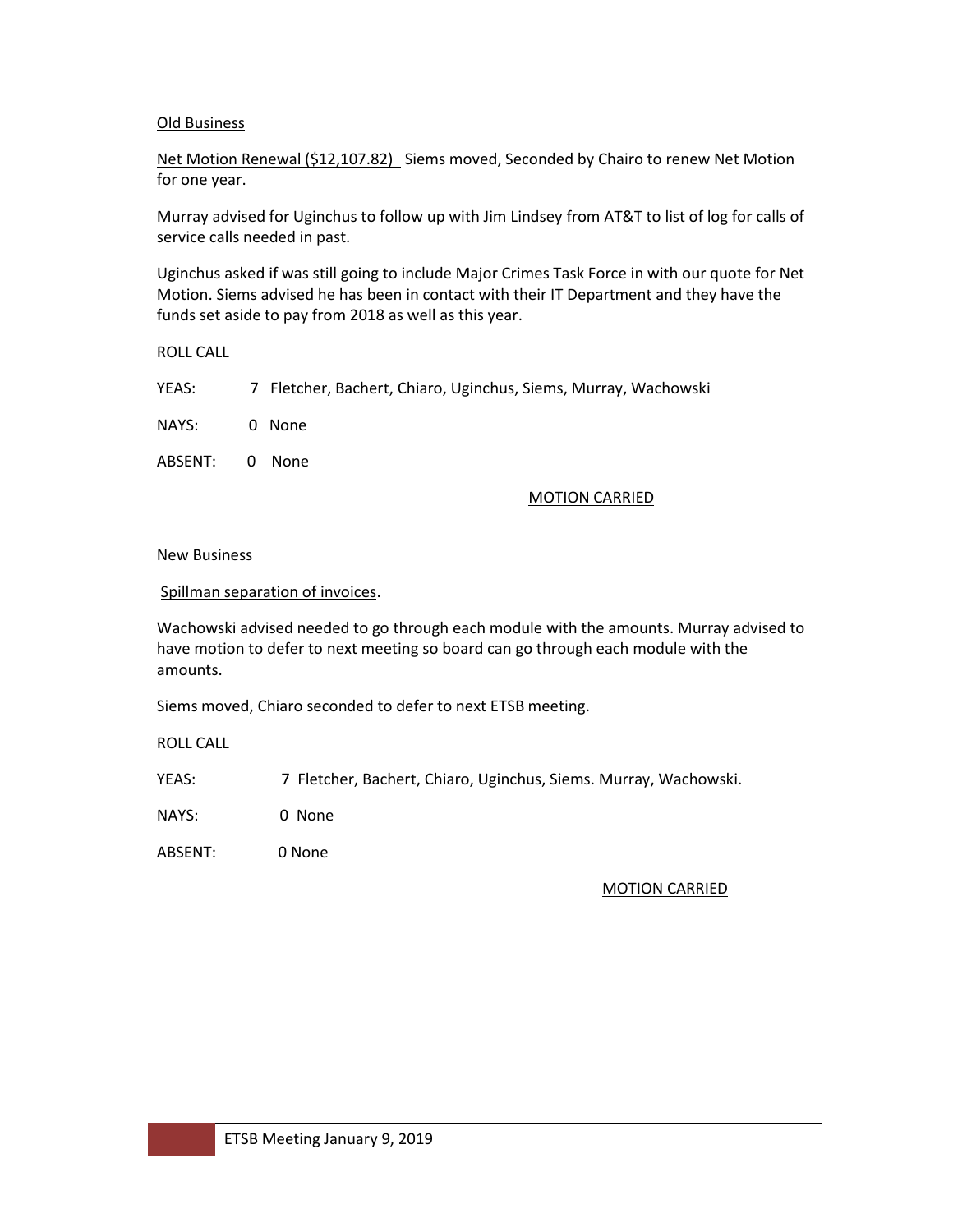## Konsolidated

Vertical Integrated Applicants server managed services renewal (\$6757.00)

Murray advised contracts with the city cannot have an auto renewal. According to Konsolidated contract on page 1 section number 2 states "this Agreement will automatically renew for an additional one year period of time unless either party provides notice in writing at least thirty days prior to the end of the Term of this Agreement that the party is providing notice is terminating the Agreement."

Murray asked for original service agreement and for motion to defer till next ETSB meeting.

Fletcher moved, Bachart seconded.

ROLL CALL

YEAS: 7 Fletcher, Bachert, Chiaro, Uginchus, Siems, Murray, Wachowski

NAYS: 0 NONE

ABSENT: 0 NONE

### MOTION CARRIED

## John Kasperek Co.

Stephanie Blanco was present from John Kasperek Co. Blanco advised the proposal presented was for two years. The first year for December 2018 would be \$8,000 if no additional costs needed to be incurred. The second year for December 2019 would be \$8,240 if no additional costs needed to be incurred. Blanco went through the proposal stating Rudder would give financials to Blanco. Audit would start in February and the board would receive in May for final approval. Murray asked about what extra fees could be incurred. Siems advised the only time he could remember having extra fees is when they consulted with John Kasperek Co. about adding the second loan.

Siems advised he was asked by Mayor to defer vote, and needed to do a bid for audit services. Murray asked if deferring would interfere with having audit completed. Rudder advised would have all information completed, would just need to send to auditor. Murray advised would get bids out this month.

Siems moved, seconded by Fletcher to have RFP for two years from several audit companies.

ROLL CALL

| YEAS: |  |  |  | 7 Fletcher, Bachert, Chiaro, Uginchus, Siems, Murray, Wachowski |
|-------|--|--|--|-----------------------------------------------------------------|
|       |  |  |  |                                                                 |

- NAYS: 0 NONE
- ABSENT 0 NONE

MOTION CARRIED